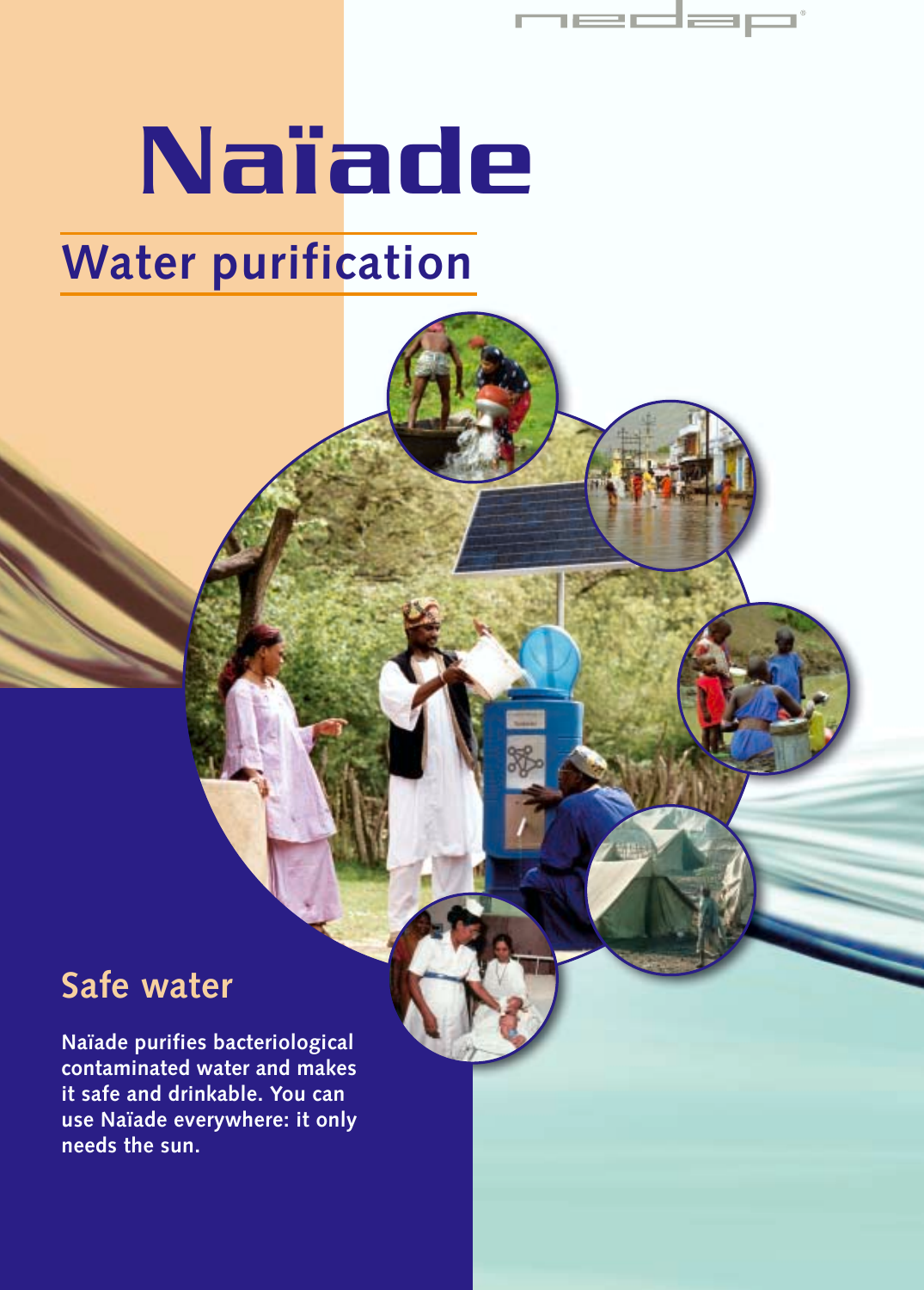### **Shortage of clean drinking water**



**For millions of people a shortage of clean drinking water is a reality they must face every day. Sometimes they simply do not have enough water, in other cases the water that is available is contaminated. Impoverished populations are the most severely affected by this problem; they simply can't afford to buy safe water.** 

#### **Working on solutions**





**Aid organizations and governments in developing countries are striving to improve the availability of clean drinking water. Significant investments are being made in this area. This means the creation or expansion of safe water sources, improved storage and distribution, education about hygiene and the improvement of sanitary provisions. However insufficient infrastructure, electricity and money are often obstacles to achieving these goals.**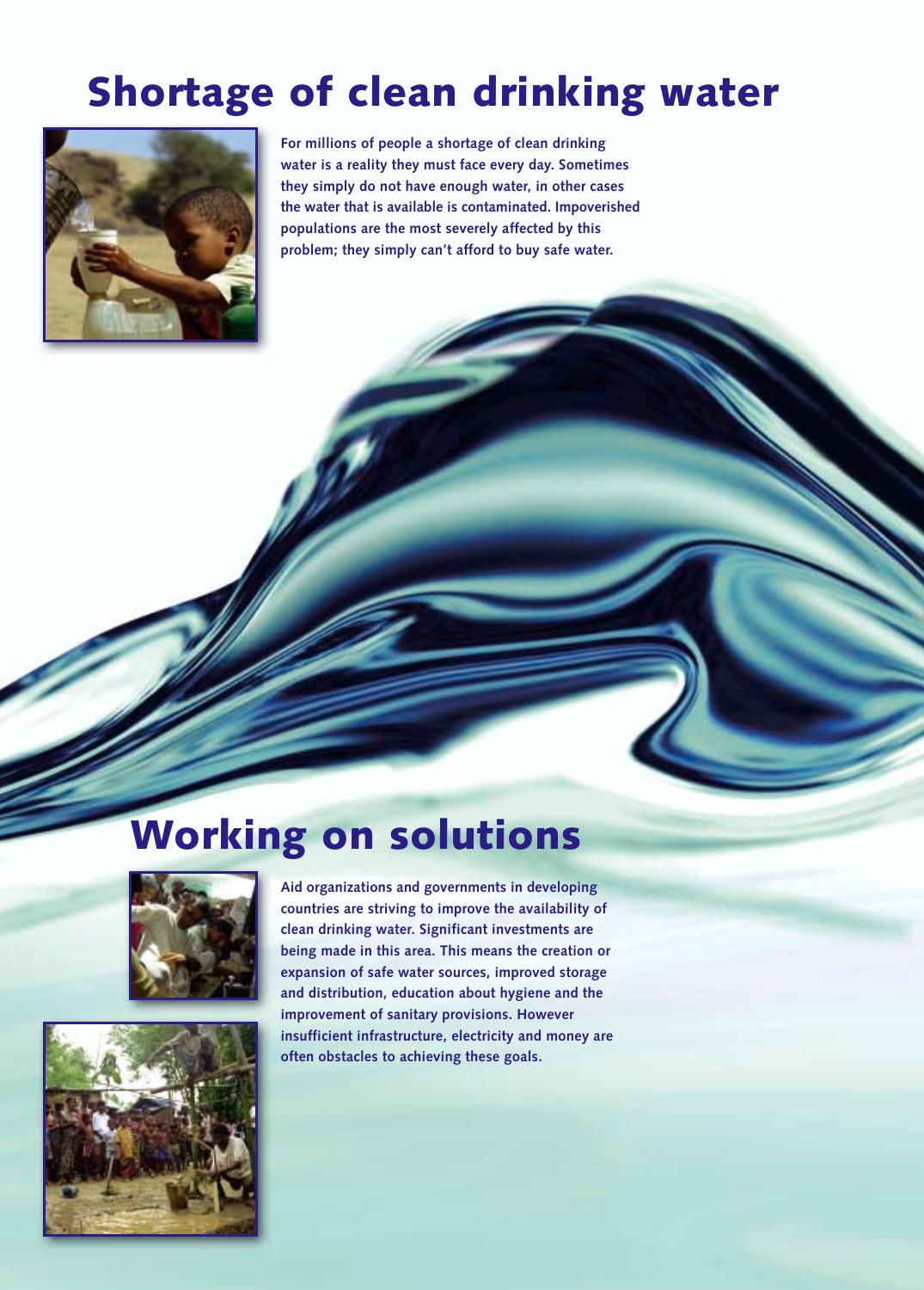### **Dirty water is a health hazard**



**In developing countries poor water quality is the leading cause of health problems. This is particularly true in situations where sanitary provisions are inadequate. Eighty percent of all illnesses in developing countries are caused by polluted water. It is estimated that two million people die from these illnesses every year.**

**Serious illnesses transmitted via polluted drinking water include:**

- **• Cholera, an extremely infectious and deadly intestinal disease**
- **• Typhoid fever, caused by the production of toxins by salmonella bacteria**
- **• Hepatitis A, an infection of the liver resulting in jaundice**
- **• Dysentery, an acute intestinal disease often resulting in death**









#### **The Naïade solution**

**Naïade is an easy-to-install water purification unit for drinking water. It functions independently, without needing to be connected to an electrical energy source or water mains. Naïade cleans and disinfects water using sunlight. The installation kills all pathogens and makes drinking water safe without the use of chemicals.** 

**Naïade can be used anywhere in the third world. The system is reliable and inexpensive. Naïade is**

**being introduced via organizations in various countries. Maintenance and management of the installation can be done by local people. To ensure that this is done properly the Naïade system has been developed. It can be funded by the beneficiars themselves at a minimal yearly cost per person.**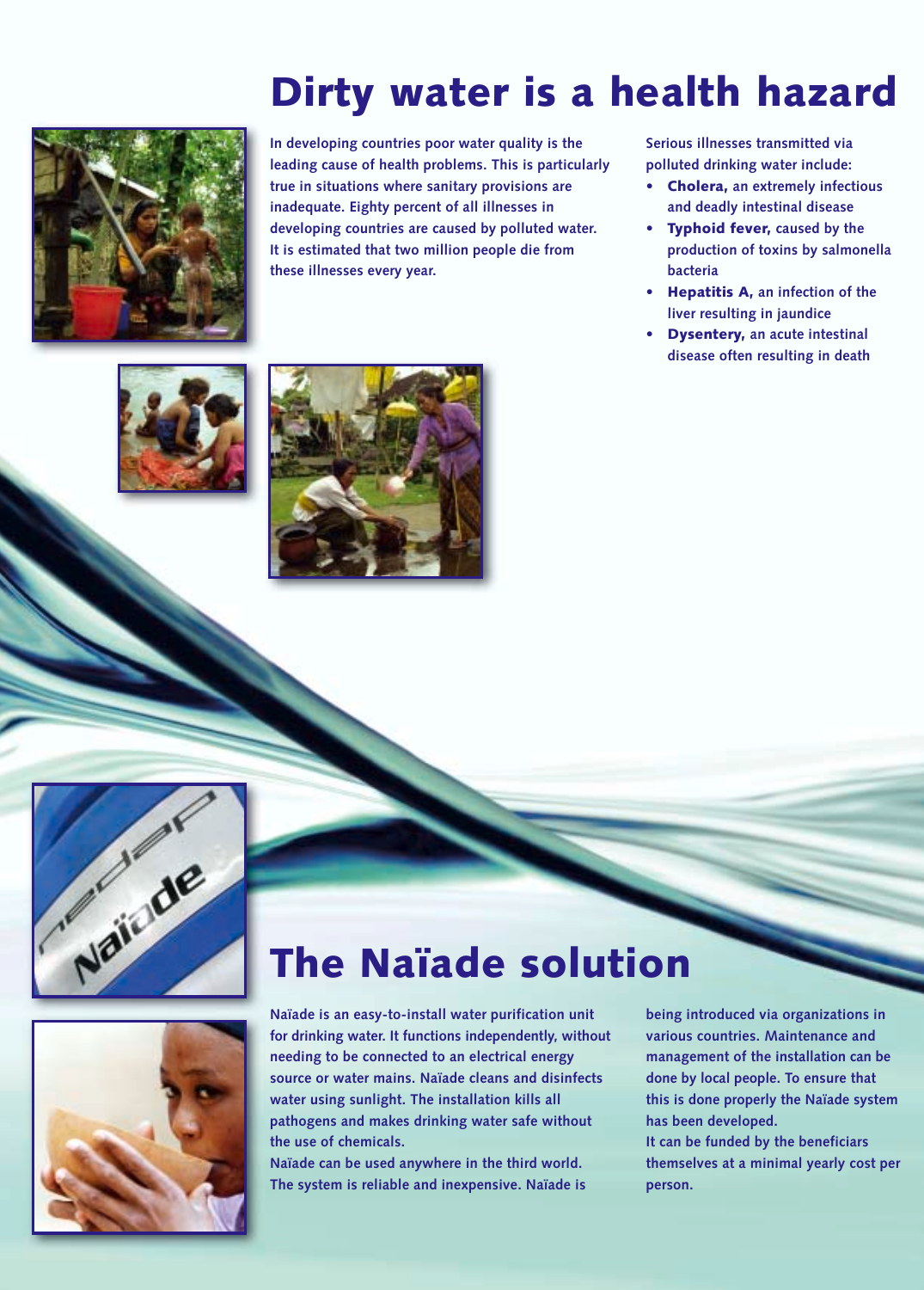



*Input of water through filters*



*Disinfected water by ultra violet light* 



*Clear and safe drinking water*

| <b>Technical Data</b>       |                    |
|-----------------------------|--------------------|
| <b>Energy source</b>        | <b>Sunlight</b>    |
| Solar panel                 | 75 watt            |
| <b>Energy storage</b>       | battery            |
| Daily average capacity      | 2.000 litres       |
|                             | (up to 400 people) |
| <b>Water prefilters</b>     | included           |
| <b>UV</b> disinfection lamp | 20 watt            |
| <b>Water tank</b>           | 100 litres         |
|                             |                    |



г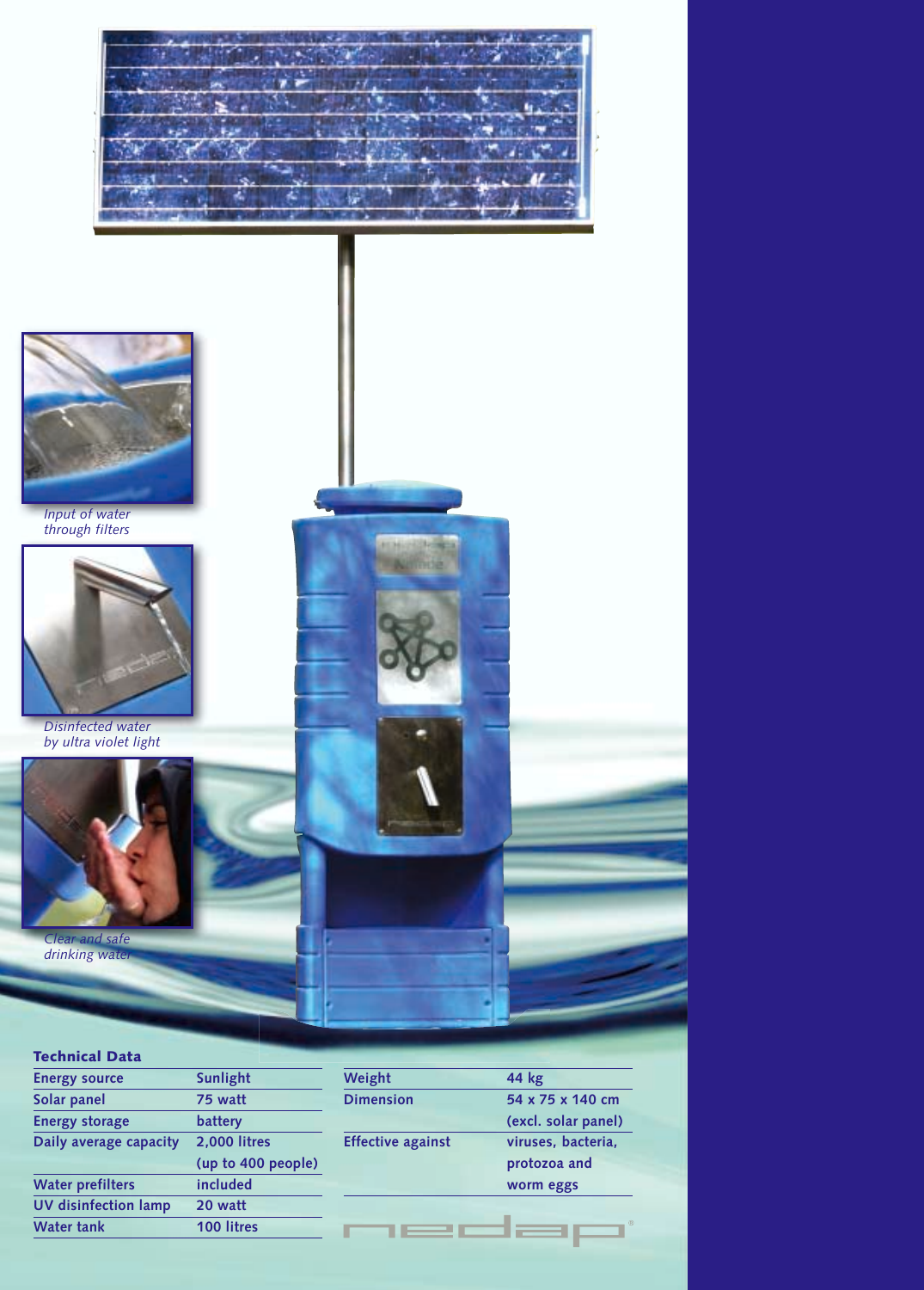# Naïade Naïade

**Safe water**